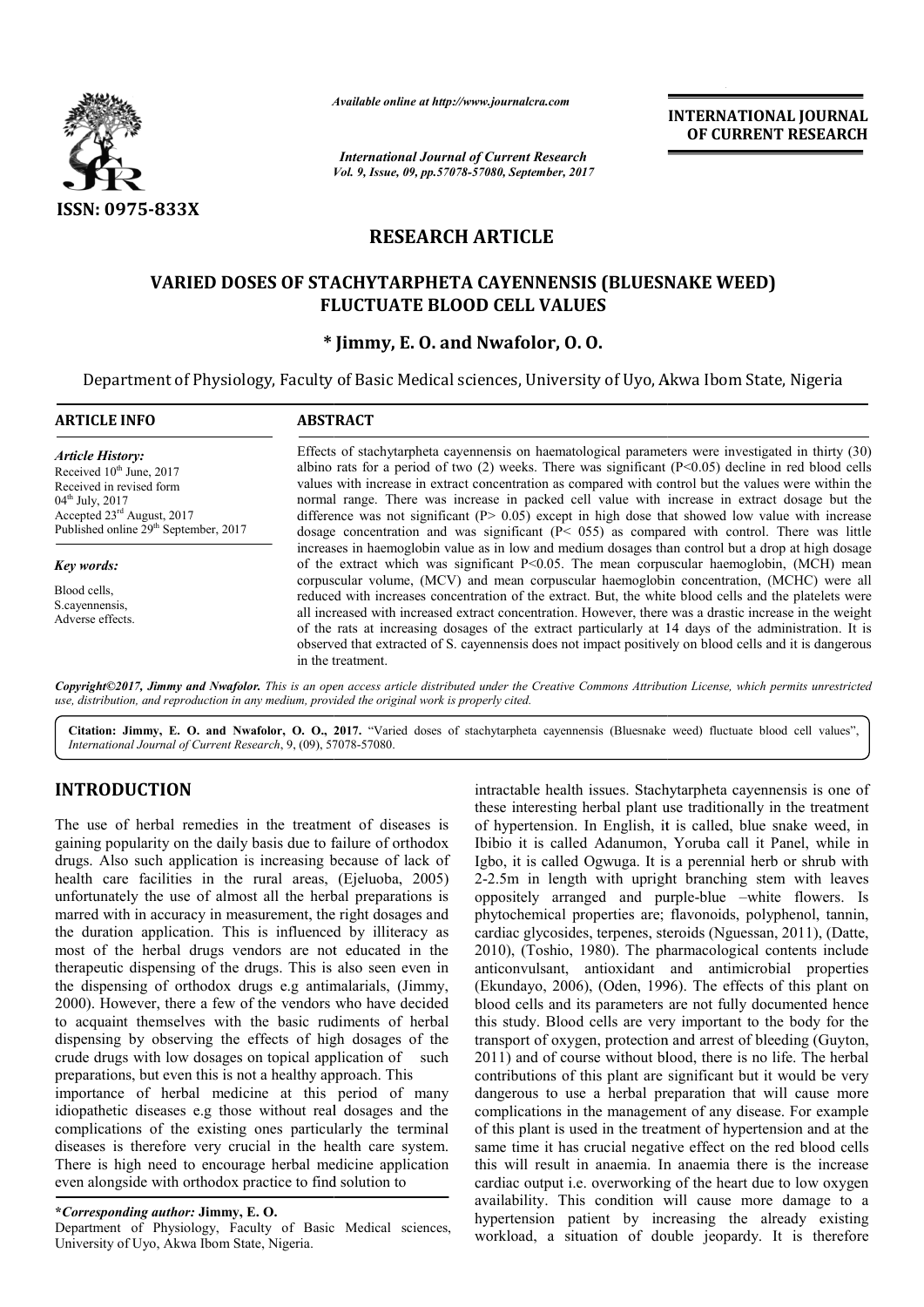imperative to impose restrictions on use of herbal plants and preparation to avoid increase mortality and morbidity of such usages.

## **MATERIALS AND METHODS**

#### **Animal**

Thirty (30) albino mice male and female weighing 20-25g were used for the acute toxicity study. Also thirty (30) albino rats male and female were used for experimental study. The animals were kept in a ventilated University of Uyo, Department of Pharmacology animal house. They were fed with clean water and pellets. The animals were cared for according to the rules and regulations of the institute of animal ethics committee (IAEC) and all ethical standard laid down in 1964 declarations of Helsinki were observed.

#### **Preparation of Extract**

The leaves of starchytarpheta cayennensis were washed chopped into pieces and air-dried for two weeks. It was made into powder using mortar and pestle. 450g of the powder was macerated in 200ml of distilled water. It was allowed to stand for 24hrs, filtered and evaporated to dryness at  $45^{\circ}$ C using water bath, (Trease and Evans, 1996).

### **Blood Collection**

Methods of Dacie & Lewis 2007 was used. The animals were anesthetized by inhalation of chloroform and blood taken by cardiac puncture for the Red blood, cells, platelet and white blood cells measurement.

#### **Measurement of Weight**

The initial weights of the animals were measured before commencement of administration using electronic weighing balance. They were reweighed after seven (7) and at 14 days of the administration of the extract and the different weight values recorded.

## **RESULTS**

The effects of extract on the blood cells and its parameters showed variations from normal values. In the low dose the red blood cells count was  $6.4+0.11$  lower than control,  $6.5+0.23$ , and in the middle dose it was 5.9+0.17 and 5.4+0.26 with high dose as compared with control Table 1. The packed cell volume was  $42.7 \pm 0.89$  in low dose,  $44.9 \pm 0.96$ , medium dose and  $40.06\pm$  at high dose 1.04 compared with control;  $41.86\pm$ 0.54, Table 2. The haemoglobin values in control, low, medium and high dosages were  $12.70 \pm 0.16$ ,  $12.72 \pm 0.18$ ,

**Table 1. Effects of low, medium and high dosages of Cayennensis extract on blood cells and its indices**

| Experimental Groups | RBC          | Hb             | PCV            | Platelets      | WBC           | MCV           | MCH           | <b>MCHC</b>   |
|---------------------|--------------|----------------|----------------|----------------|---------------|---------------|---------------|---------------|
| Control             | $6.5 + 0.23$ | $12.70 + 0.16$ | $41.86 + 0.54$ | $773.1 + 55.7$ | 13.9+2.09     | $63.8 + 2.25$ | 19.44+0.53    | $30.4 + 0.27$ |
| Low dose            | $6.4 + 0.11$ | 12.72+0.18     | $42.7+0.89$    | 742.8+36.01    | 15.19+0.85    | $67.4 + 1.27$ | $19.8 + 0.28$ | $29.6 + 0.24$ |
| Medium dose         | $5.9 + 0.17$ | $3.4 + 0.18$   | $44.9 + 0.96$  | $853.0 + 18.6$ | $12.2 + 2.32$ | $66.4+1.42$   | $19.9 + 0.28$ | $30.8 + 0.48$ |
| High dose           | $5.4 + 0.26$ | $10.5 + 0.37$  | $40.06 + 1.04$ | $603.6 + 82.4$ | 14.6+1.55     | $63.8 + 2.22$ | $19.4 + 0.6$  | $30.4 + 0.20$ |

#### **Acute Toxicity Test (LD50)**

Methods of Lorke 1983 was used in this study. Assessment of acute toxicity was based on the dosage that produced 0% mortality and that with 100% mortality. The extract was administered intraperitoneally (IP). The dosage that produced 0% mortality was 800mg/kg while that with 100% mortality was 1000mg/kg. The LD50 was calculated as follows:

$$
LDS0 = \sqrt{A \times B}
$$

Where  $A =$  dosage that has 0% mortality  $B =$  dosage with 100% mortality  $= 89.4$  mg/kg.

#### **Administration of Extract in Rats**

1g of extract was dissolved in 10ml of distilled water to obtain a stock dosage concentration of 100mg/ml. Using this stock concentration, a dosage of each animal was calculated and administered according to body-weight. Group 1 serves as control and were given on till day 14. Extract in low dose (89.4mg/kg) was administered Group II, medium, group III 178.59mg/k, high dose, Group IV (268.33mg/kg) was administered using canula-by-passing the esophagus and delivered into the stomach, (Jimmy 2014) (Bertram, 2004) (Robert, 1979). It was observed for 14 days.

13.4+0.18 and 10.5+0.37 respectively, Table 1. The white cells count were 13.9+2.09 in control, 15.19+0.85, 12.2+2.32 in medium and  $14.6 \pm 1.55$  in high dose Table 1. The platelet counts were, 773.6+55.7, in control, 742.8+36.01 in low dose, 853.0 $\pm$  18.6 in medium dose and 603.6 $\pm$ 82.4 in high dose, table 1. The mean corpuscular volume (MCV) were  $63.8 \pm 2.25$ in control, 67.4+1.27 in low dose 66.4+1.42 in medium dose and  $63.8 \pm 2.22$  in high dose, table 1. The mean corpuscular haemoglobin,  $(MCH)$  were 19.44+0.53, in control,  $19.8+0.28$ in low dose, 19.4+0.6 in high dose, Table 1 Table 7. The mean corpuscular haemoglobin concentration; MCHC in control, low, medium and high doses were, 30.4+0.27 29.6+0.24, 30.8+0.48, 30.4+0.20.

### **DISCUSSION**

The study has shown various effects of extract of stachytarpheta cayennensis on the blood cells and indices. The red cell count has shown a reduction from the low dose extract concentration to the high dosage. The implication is that this extract has a phytochemical component with haemolysing properties e.g. saponnins, tannin, (Datte, 2010). But such effects were not morphologically observed in the blood cells as evident for the period of fourteen days of treatment. But it is likely that such action may have been of formation of precipitate on the body of red blood cells as Heinz bodies, (Hoffbrand, 1991). Heinz bodies on the red blood cells will lead to the destruction of the cells by the reticulosendothelial cells which see such cells as foreign and remove from